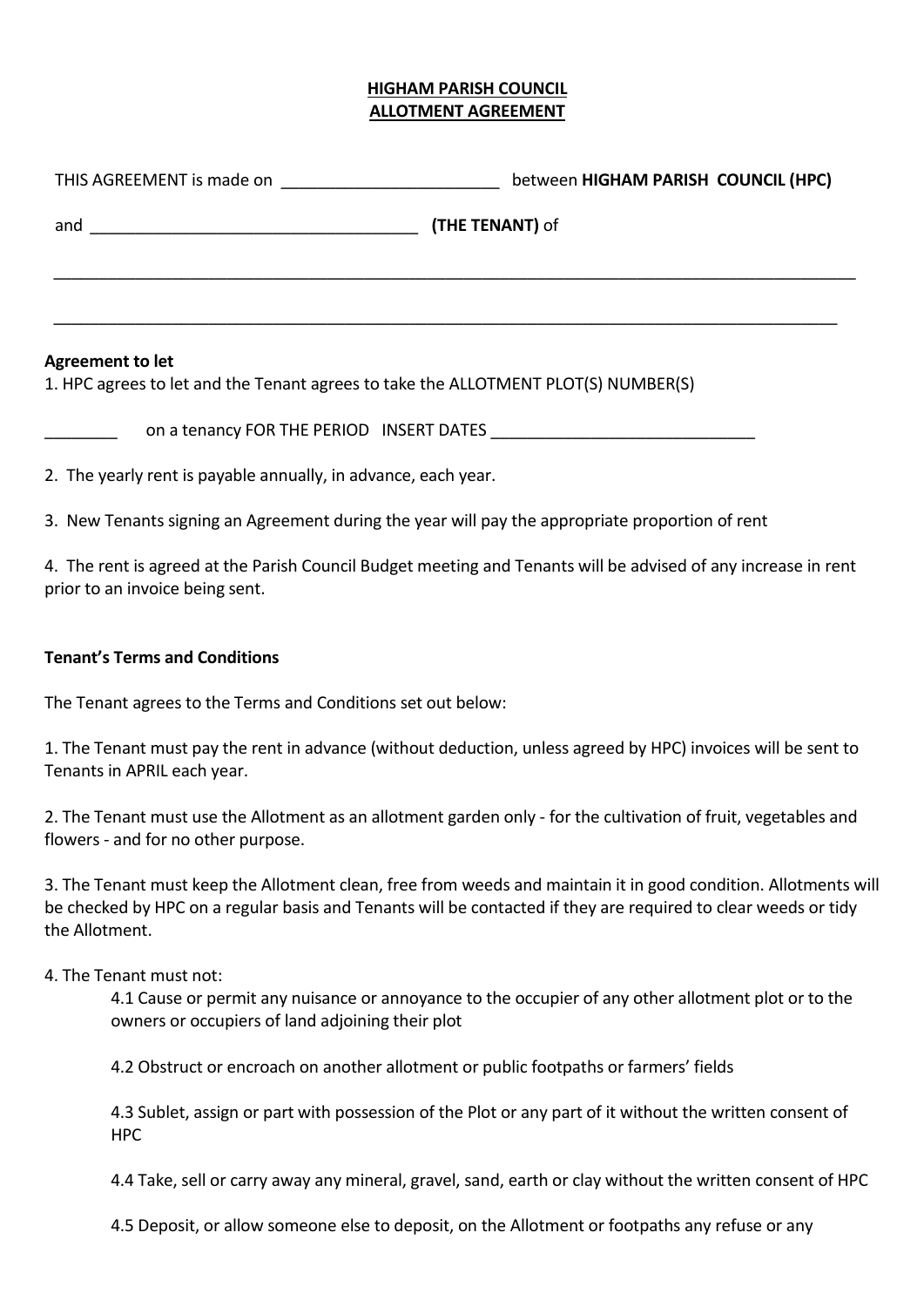decaying matter, except manure and compost

4.6 Erect any notice or advertisement on the Allotment

4.7 Run water through hosepipes, sprinklers or irrigation systems for excessive periods or leave them unattended

4.8 Light large bonfires or leave any fire unattended

5. The Tenant agrees that any case of dispute between himself/herself and any other occupier of an allotment plot will be referred to HPC, whose decision will be final.

7. The Tenant agrees that any officer or agent of HPC may enter and inspect the Allotment at any time when directed by the Council.

8. The Notice period for the termination of the agreement is 1 month

9. The Tenant may erect one Garden Shed and one Greenhouse on the plot. For the erection of any additional sheds or greenhouses or any other buildings or structures the Tenant must obtain the written consent of HPC.

11. The Tenant may plant a hedge or erect fencing on their plot. Hedges must be cut and trimmed. Any fences must be restricted to a reasonable height. Tenants must not use barbed wire on any fences

12. The Tenant may take dogs on to the allotment if the dogs are kept under control

13. The Tenant must not keep any animals or livestock of any kind on the Allotment, except bees

14. Planting trees - a few **small** fruit or nut trees are permitted **–** up to 6 per allotment plot. If a tenant wishes to plant more they must seek guidance from HPC. If tenants wish to remove any trees from their allotment they must meet all the costs of this work

15.When using any sprays or fertilisers, the Tenant must:

15.1 take all reasonable care to ensure that adjoining hedges, trees and crops are not adversely affected

15.2 make good or re-plant as necessary should any damage occur

15.3 so far as possible, select and use chemicals that will cause the least harm to members of the

public, dogs, game birds and other wildlife, other than vermin or pests

15.4 always comply with any relevant, current regulations.

16. The Tenant agrees to inform HPC immediately of any change of his/her address, phone number and email address.

17. The Tenant will always exercise every care to prevent waste leakage or misuse of water and immediately to report any problems with the water supply or taps to the Parish Clerk [\(enquiries@higham-kent-pc.gov.uk](mailto:enquiries@higham-kent-pc.gov.uk) or phone 01474 822642.) The Tenant will comply with any instructions issued by the Parish Council regarding water shortages and hosepipe restrictions.

| SIGNED for and on behalf of the Council |             |
|-----------------------------------------|-------------|
|                                         | <b>DATE</b> |